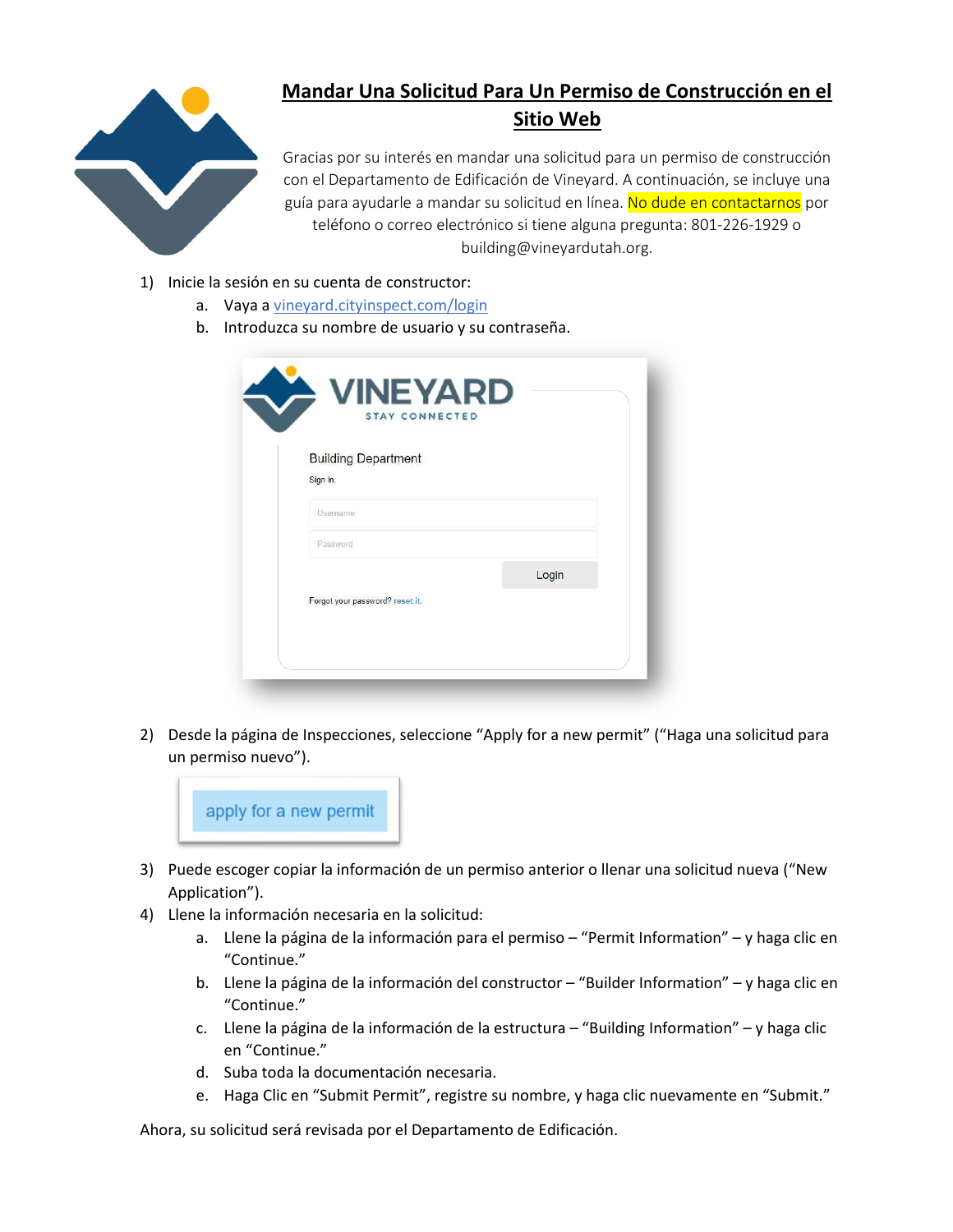- 5) Once submitted you'll be able to check on the status of your permit throughout the plan review stages;
	- a. Plan reviews submitted and where they are in process;
	- b. White means that it has not been reviewed.

| date | permit details       | Owner / Builder            | Subdivision | Lot# | street address | last inspection |
|------|----------------------|----------------------------|-------------|------|----------------|-----------------|
|      | 11/06/19 PLAN19-3042 | Vineyard<br>Contracting Co | Vineyard    | 102  | 125 S Main St  | ۰               |

- c. Yellow means that it has been reviewed by staff and has correction items to be addressed.
- 6) Update plan review items directly from your web portal.
	- a. Click into permit details under plan review.
	- b. Click Plan Review.
	- c. Select the area that Needs Corrections.
	- d. Add notes and attach updated files.

| *Date:                        | 11/06/19                                                                                                                                                               |
|-------------------------------|------------------------------------------------------------------------------------------------------------------------------------------------------------------------|
| *Status                       | rejected                                                                                                                                                               |
|                               | Attached are the required calculations.                                                                                                                                |
|                               | add additional notes attach file                                                                                                                                       |
| Attachment:                   | 19-201 191031 Revised Plan5dbb611f9d603.pdf                                                                                                                            |
|                               |                                                                                                                                                                        |
| Comment History:<br>walk-out. | Building Department<br>11/06/19 - Patricia Abdullah - Not Applicable -<br>11/06/19 - Patricia Abdullah - Rejected - Engineering calculations required for the proposed |
| Attachment History:           |                                                                                                                                                                        |

e. Plan review gets a notification that updated plans have been submitted for review. \*NOTE\* Plan are reviewed in the order they are submitted and corrections may take up to 3 business days to review.